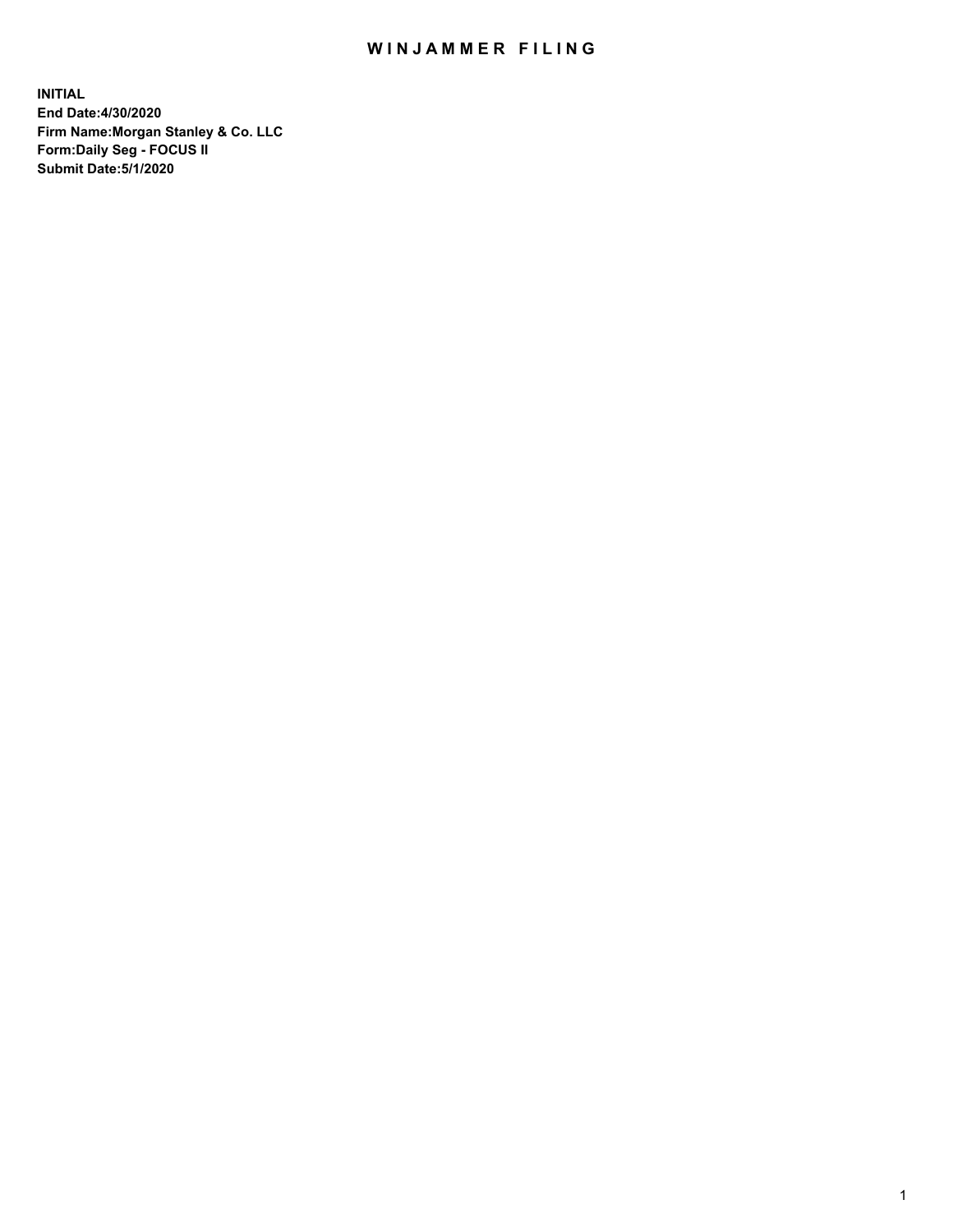**INITIAL End Date:4/30/2020 Firm Name:Morgan Stanley & Co. LLC Form:Daily Seg - FOCUS II Submit Date:5/1/2020 Daily Segregation - Cover Page**

| Name of Company                                                                                                                                                                                                                                                                                                                | Morgan Stanley & Co. LLC                                    |
|--------------------------------------------------------------------------------------------------------------------------------------------------------------------------------------------------------------------------------------------------------------------------------------------------------------------------------|-------------------------------------------------------------|
| <b>Contact Name</b>                                                                                                                                                                                                                                                                                                            | <b>Ikram Shah</b>                                           |
| <b>Contact Phone Number</b>                                                                                                                                                                                                                                                                                                    | 212-276-0963                                                |
| <b>Contact Email Address</b>                                                                                                                                                                                                                                                                                                   | Ikram.shah@morganstanley.com                                |
| FCM's Customer Segregated Funds Residual Interest Target (choose one):<br>a. Minimum dollar amount: ; or<br>b. Minimum percentage of customer segregated funds required:% ; or<br>c. Dollar amount range between: and; or<br>d. Percentage range of customer segregated funds required between:% and%.                         | 235,000,000<br><u>0</u><br>0 <sup>0</sup><br>00             |
| FCM's Customer Secured Amount Funds Residual Interest Target (choose one):<br>a. Minimum dollar amount: ; or<br>b. Minimum percentage of customer secured funds required:% ; or<br>c. Dollar amount range between: and; or<br>d. Percentage range of customer secured funds required between:% and%.                           | 140,000,000<br><u>0</u><br>0 <sub>0</sub><br>0 <sub>0</sub> |
| FCM's Cleared Swaps Customer Collateral Residual Interest Target (choose one):<br>a. Minimum dollar amount: ; or<br>b. Minimum percentage of cleared swaps customer collateral required:% ; or<br>c. Dollar amount range between: and; or<br>d. Percentage range of cleared swaps customer collateral required between:% and%. | 92,000,000<br><u>0</u><br>0 Q<br>0 <sub>0</sub>             |

Attach supporting documents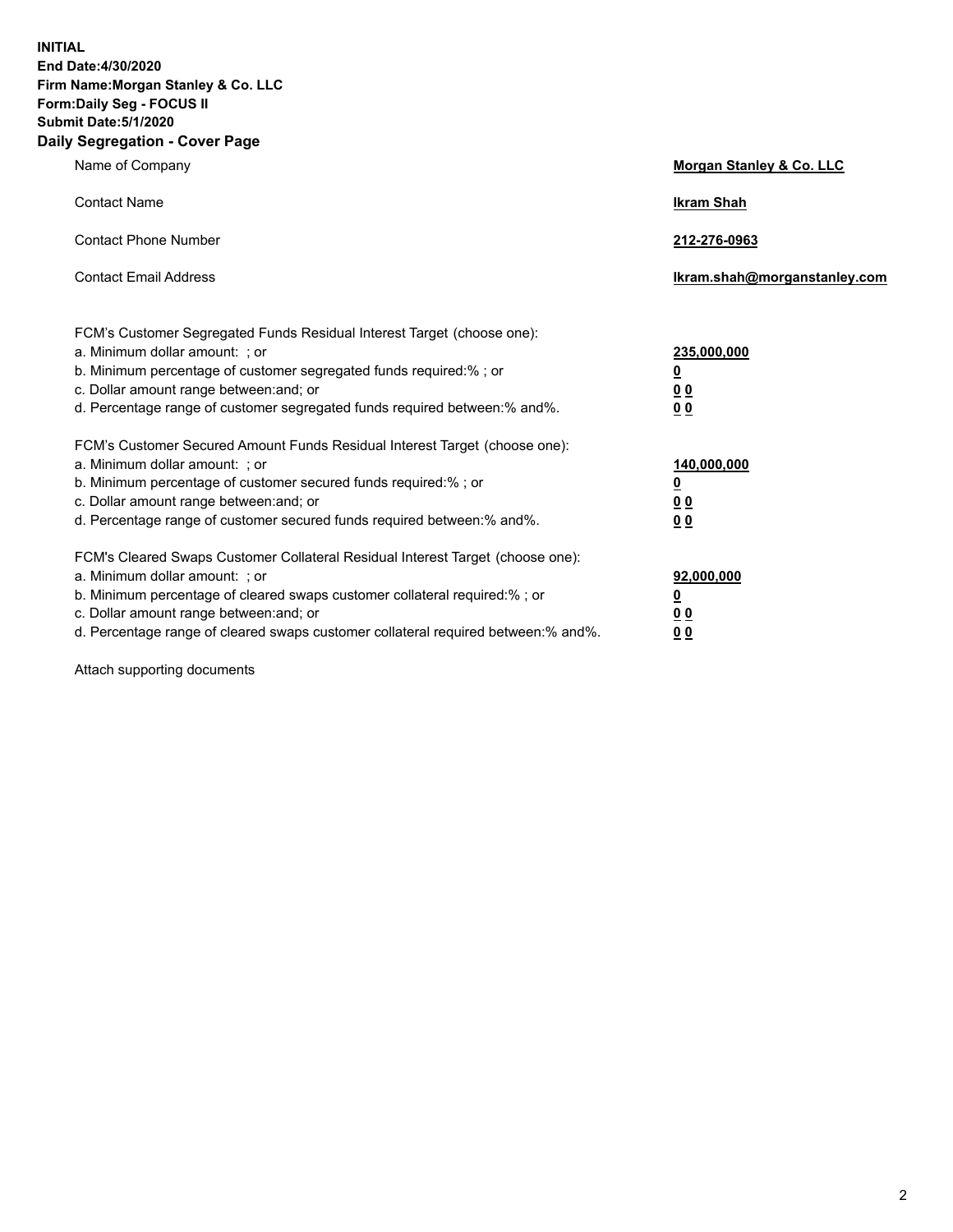|     | <b>INITIAL</b><br>End Date: 4/30/2020<br>Firm Name: Morgan Stanley & Co. LLC<br>Form: Daily Seg - FOCUS II<br><b>Submit Date: 5/1/2020</b>                                                                              |                                                          |
|-----|-------------------------------------------------------------------------------------------------------------------------------------------------------------------------------------------------------------------------|----------------------------------------------------------|
|     | <b>Daily Segregation - Secured Amounts</b>                                                                                                                                                                              |                                                          |
|     | Foreign Futures and Foreign Options Secured Amounts<br>Amount required to be set aside pursuant to law, rule or regulation of a foreign<br>government or a rule of a self-regulatory organization authorized thereunder | $Q$ [7305]                                               |
| 1.  | Net ledger balance - Foreign Futures and Foreign Option Trading - All Customers<br>A. Cash<br>B. Securities (at market)                                                                                                 | 4,424,758,586 [7315]<br>2,808,619,678 [7317]             |
| 2.  | Net unrealized profit (loss) in open futures contracts traded on a foreign board of trade                                                                                                                               | <u>-87,952,947</u> [7325]                                |
| 3.  | Exchange traded options<br>a. Market value of open option contracts purchased on a foreign board of trade                                                                                                               | 13,700,199 [7335]                                        |
|     | b. Market value of open contracts granted (sold) on a foreign board of trade                                                                                                                                            | -17,313,910 [7337]                                       |
| 4.  | Net equity (deficit) (add lines 1. 2. and 3.)                                                                                                                                                                           | 7,141,811,606 [7345]                                     |
| 5.  | Account liquidating to a deficit and account with a debit balances - gross amount                                                                                                                                       | 214,917,957 [7351]                                       |
|     | Less: amount offset by customer owned securities                                                                                                                                                                        | -206,785,843 [7352] 8,132,114<br>[7354]                  |
| 6.  | Amount required to be set aside as the secured amount - Net Liquidating Equity<br>Method (add lines 4 and 5)                                                                                                            | 7,149,943,720 [7355]                                     |
| 7.  | Greater of amount required to be set aside pursuant to foreign jurisdiction (above) or line<br>6.                                                                                                                       | 7,149,943,720 [7360]                                     |
|     | FUNDS DEPOSITED IN SEPARATE REGULATION 30.7 ACCOUNTS                                                                                                                                                                    |                                                          |
| 1.  | Cash in banks                                                                                                                                                                                                           |                                                          |
|     | A. Banks located in the United States                                                                                                                                                                                   | 613,752,133 [7500]                                       |
|     | B. Other banks qualified under Regulation 30.7                                                                                                                                                                          | 166,633,013 [7520] 780,385,146<br>[7530]                 |
| 2.  | <b>Securities</b>                                                                                                                                                                                                       |                                                          |
|     | A. In safekeeping with banks located in the United States                                                                                                                                                               | 782,049,702 [7540]                                       |
|     | B. In safekeeping with other banks qualified under Regulation 30.7                                                                                                                                                      | 0 [7560] 782,049,702 [7570]                              |
| 3.  | Equities with registered futures commission merchants                                                                                                                                                                   |                                                          |
|     | A. Cash                                                                                                                                                                                                                 | 11,618,374 [7580]                                        |
|     | <b>B.</b> Securities                                                                                                                                                                                                    | $0$ [7590]                                               |
|     | C. Unrealized gain (loss) on open futures contracts                                                                                                                                                                     | 2,442,885 [7600]                                         |
|     | D. Value of long option contracts                                                                                                                                                                                       | <u>0</u> [7610]                                          |
|     | E. Value of short option contracts                                                                                                                                                                                      | 0 [7615] 14,061,259 [7620]                               |
| 4.  | Amounts held by clearing organizations of foreign boards of trade                                                                                                                                                       |                                                          |
|     | A. Cash                                                                                                                                                                                                                 | $0$ [7640]                                               |
|     | <b>B.</b> Securities                                                                                                                                                                                                    | $0$ [7650]                                               |
|     | C. Amount due to (from) clearing organization - daily variation                                                                                                                                                         | $0$ [7660]                                               |
|     | D. Value of long option contracts                                                                                                                                                                                       | $0$ [7670]                                               |
|     | E. Value of short option contracts                                                                                                                                                                                      | 0 [7675] 0 [7680]                                        |
| 5.  | Amounts held by members of foreign boards of trade                                                                                                                                                                      |                                                          |
|     | A. Cash                                                                                                                                                                                                                 | 3,931,074,793 [7700]                                     |
|     | <b>B.</b> Securities                                                                                                                                                                                                    | 2,026,569,976 [7710]                                     |
|     | C. Unrealized gain (loss) on open futures contracts                                                                                                                                                                     | <u>-90,395,832</u> [7720]                                |
|     | D. Value of long option contracts                                                                                                                                                                                       | 13,700,199 [7730]                                        |
|     | E. Value of short option contracts                                                                                                                                                                                      | <u>-17,313,910</u> [7735] <u>5,863,635,226</u><br>[7740] |
| 6.  | Amounts with other depositories designated by a foreign board of trade                                                                                                                                                  | 0 [7760]                                                 |
| 7.  | Segregated funds on hand                                                                                                                                                                                                | $0$ [7765]                                               |
| 8.  | Total funds in separate section 30.7 accounts                                                                                                                                                                           | 7,440,131,333 [7770]                                     |
| 9.  | Excess (deficiency) Set Aside for Secured Amount (subtract line 7 Secured Statement<br>Page 1 from Line 8)                                                                                                              | 290,187,613 [7380]                                       |
| 10. | Management Target Amount for Excess funds in separate section 30.7 accounts                                                                                                                                             | 140,000,000 [7780]                                       |
| 11. | Excess (deficiency) funds in separate 30.7 accounts over (under) Management Target                                                                                                                                      | 150,187,613 [7785]                                       |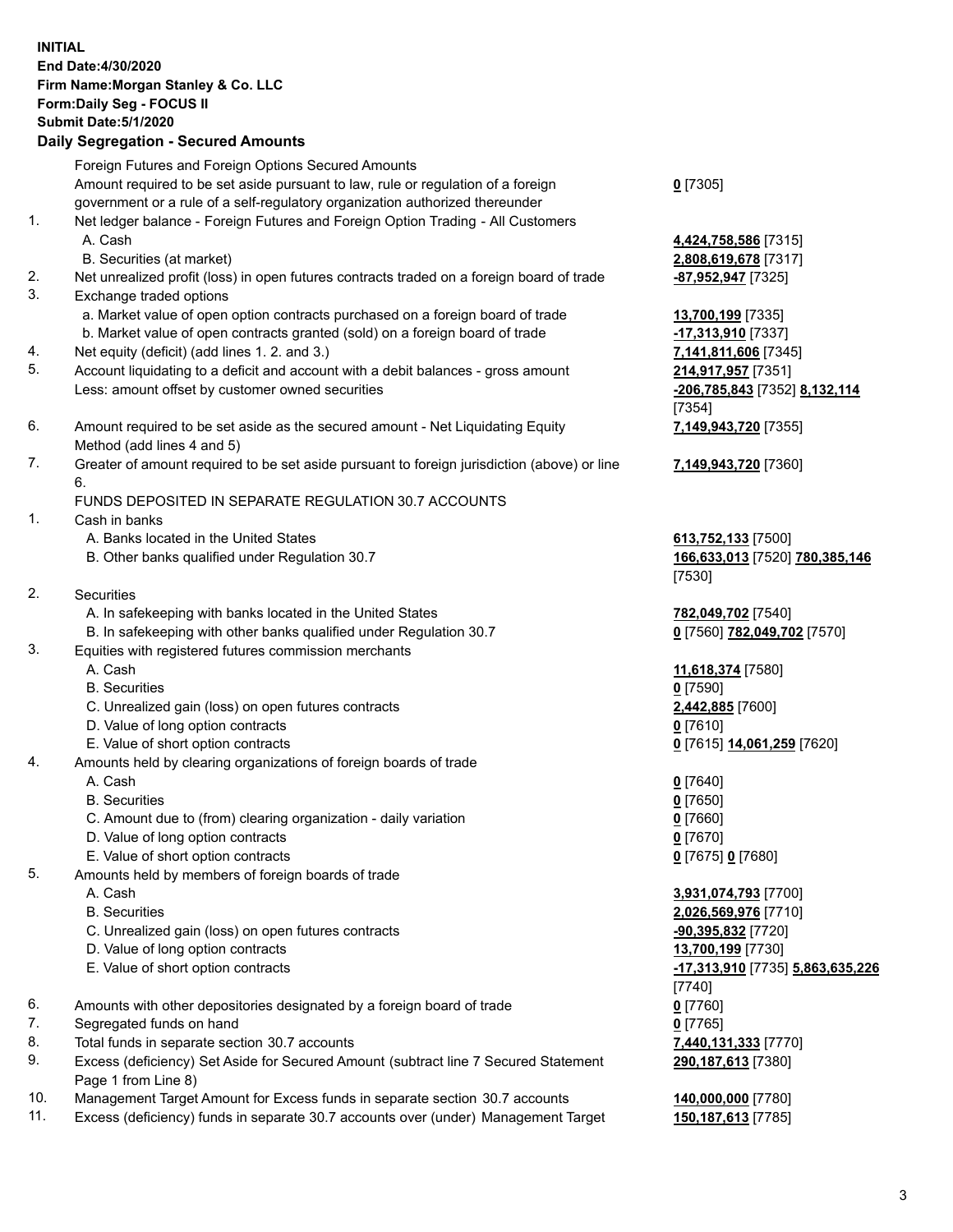|            | <b>INITIAL</b><br>End Date: 4/30/2020<br>Firm Name: Morgan Stanley & Co. LLC<br>Form: Daily Seg - FOCUS II<br><b>Submit Date: 5/1/2020</b><br>Daily Segregation - Segregation Statement |                                          |
|------------|-----------------------------------------------------------------------------------------------------------------------------------------------------------------------------------------|------------------------------------------|
|            | SEGREGATION REQUIREMENTS(Section 4d(2) of the CEAct)                                                                                                                                    |                                          |
| 1.         | Net ledger balance                                                                                                                                                                      |                                          |
|            | A. Cash                                                                                                                                                                                 | 8,908,858,492 [7010]                     |
|            | B. Securities (at market)                                                                                                                                                               | 8,564,077,905 [7020]                     |
| 2.         | Net unrealized profit (loss) in open futures contracts traded on a contract market                                                                                                      | 7,339,477,318 [7030]                     |
| 3.         | Exchange traded options                                                                                                                                                                 |                                          |
|            | A. Add market value of open option contracts purchased on a contract market                                                                                                             | 724,982,497 [7032]                       |
|            | B. Deduct market value of open option contracts granted (sold) on a contract market                                                                                                     | -594,399,792 [7033]                      |
| 4.         | Net equity (deficit) (add lines 1, 2 and 3)                                                                                                                                             | 24,942,996,420 [7040]                    |
| 5.         | Accounts liquidating to a deficit and accounts with                                                                                                                                     |                                          |
|            | debit balances - gross amount                                                                                                                                                           | 442,849,149 [7045]                       |
|            | Less: amount offset by customer securities                                                                                                                                              | -438,370,767 [7047] 4,478,382            |
|            |                                                                                                                                                                                         | [7050]                                   |
| 6.         | Amount required to be segregated (add lines 4 and 5)<br>FUNDS IN SEGREGATED ACCOUNTS                                                                                                    | 24,947,474,802 [7060]                    |
| 7.         | Deposited in segregated funds bank accounts                                                                                                                                             |                                          |
|            | A. Cash                                                                                                                                                                                 | 3,882,067,832 [7070]                     |
|            | B. Securities representing investments of customers' funds (at market)                                                                                                                  | $0$ [7080]                               |
|            | C. Securities held for particular customers or option customers in lieu of cash (at                                                                                                     | 1,689,720,445 [7090]                     |
|            | market)                                                                                                                                                                                 |                                          |
| 8.         | Margins on deposit with derivatives clearing organizations of contract markets                                                                                                          |                                          |
|            | A. Cash                                                                                                                                                                                 | 13,164,645,211 [7100]                    |
|            | B. Securities representing investments of customers' funds (at market)                                                                                                                  | $0$ [7110]                               |
|            | C. Securities held for particular customers or option customers in lieu of cash (at                                                                                                     | 6,874,357,460 [7120]                     |
|            | market)                                                                                                                                                                                 |                                          |
| 9.         | Net settlement from (to) derivatives clearing organizations of contract markets                                                                                                         | -114,718,205 [7130]                      |
| 10.        | Exchange traded options                                                                                                                                                                 |                                          |
|            | A. Value of open long option contracts                                                                                                                                                  | 724,982,497 [7132]                       |
|            | B. Value of open short option contracts                                                                                                                                                 | -594,399,792 [7133]                      |
| 11.        | Net equities with other FCMs                                                                                                                                                            |                                          |
|            | A. Net liquidating equity                                                                                                                                                               | 12,174,568 [7140]                        |
|            | B. Securities representing investments of customers' funds (at market)                                                                                                                  | $0$ [7160]                               |
|            | C. Securities held for particular customers or option customers in lieu of cash (at                                                                                                     | $0$ [7170]                               |
|            | market)                                                                                                                                                                                 |                                          |
| 12.        | Segregated funds on hand                                                                                                                                                                | $0$ [7150]                               |
| 13.        | Total amount in segregation (add lines 7 through 12)                                                                                                                                    | 25,638,830,016 [7180]                    |
| 14.<br>15. | Excess (deficiency) funds in segregation (subtract line 6 from line 13)                                                                                                                 | 691, 355, 214 [7190]                     |
| 16.        | Management Target Amount for Excess funds in segregation<br>Excess (deficiency) funds in segregation over (under) Management Target Amount                                              | 235,000,000 [7194]<br>456,355,214 [7198] |
|            |                                                                                                                                                                                         |                                          |

16. Excess (deficiency) funds in segregation over (under) Management Target Amount Excess